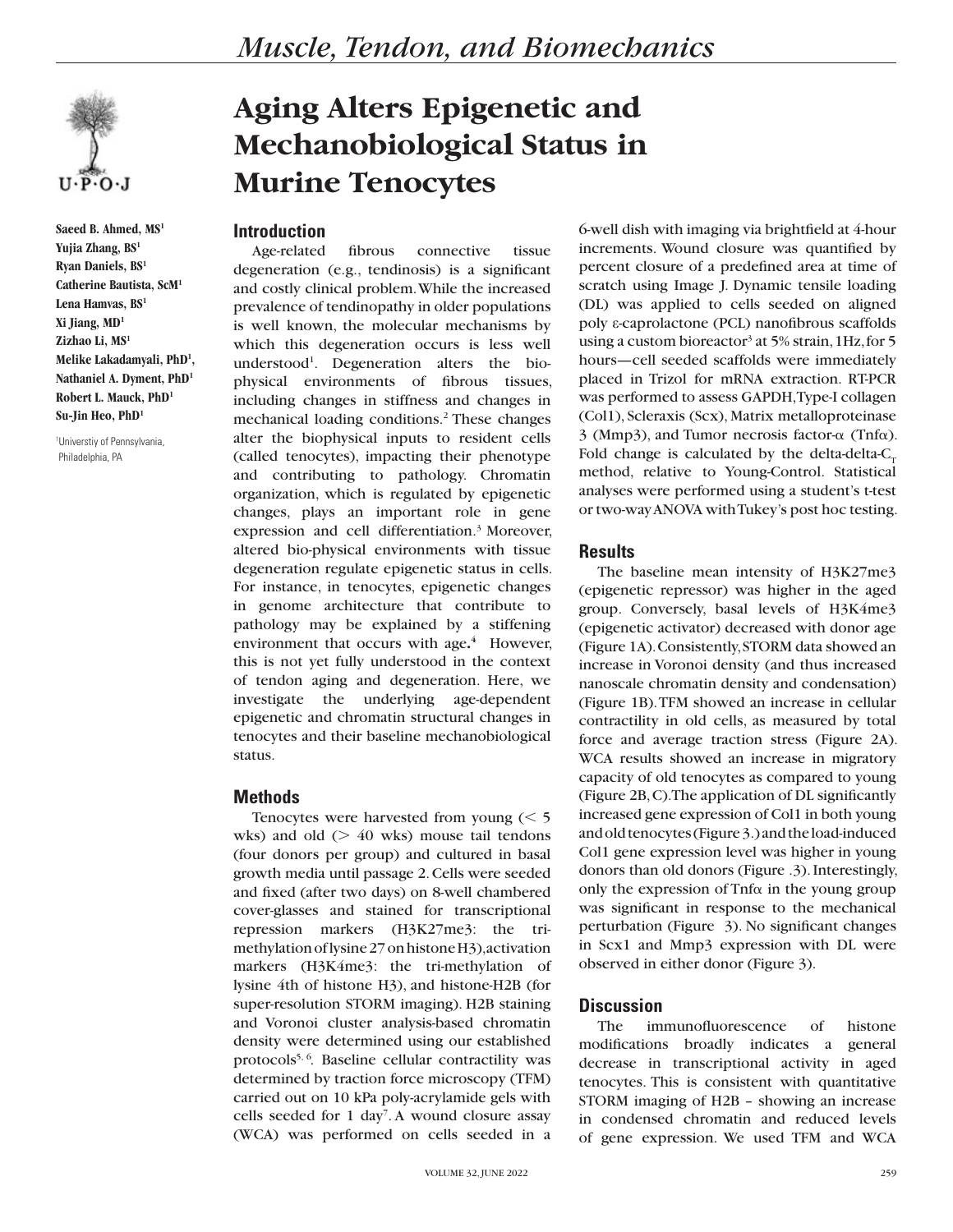

**Figure 2. (A)** Total traction force and normalized average traction stress (n=37 both groups,  $p < 0.05$ ). **(B)** WCA representative images and results quantified as percent wound closure over time ( $n = 3$  both groups, \*\*:  $p < 0.01$ ).

 $\overline{\mathbf{c}}$ 

**Scx** 

Old

Ctrl

 $\Box$  DL

Young

Col1

Relative gene expression

\*\*

\*\*\*

Old

Young



260 AHMED ET AL.

UNIVERSITY OF PENNSYLVANIA ORTHOPAEDIC JOURNAL

Young

Old

Mmp3

2

Tnfa

\*\*

Old

Young

3